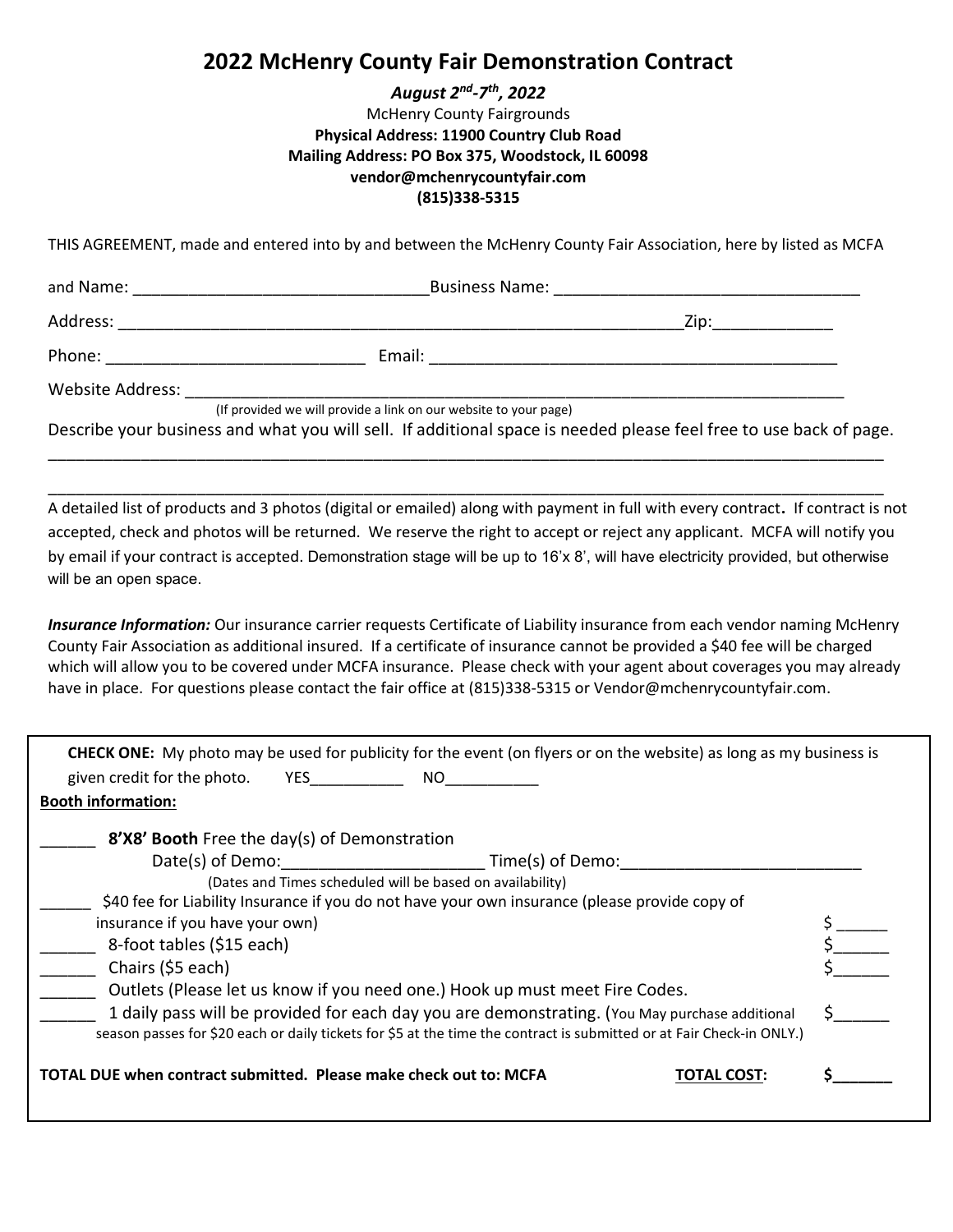This agreement must be signed and returned with your payment in full and appropriate insurance information. MCFA will do its best to accommodate specific space requests; however, final placing of exhibitor and measurement will be at the discretion of the MCFA. Failure by Second Party to pay sums in full on or before the agreed dates shall result in cancellation of this agreement by the MCFA. In the event of cancellation of the agreement by Second Party for any reason, it is agreed that the Second Party will not receive a refund of fees paid to the MCFA. In any case of default in the provisions of this contract or failure of Second Party to show, move in and set up, for any cause: The MCFA shall retain all monies and have the right to lease said rights and privileges to other parties without notice to Second Party. No spaces guaranteed after July 15, 2022. The Second Party agrees to save and hold harmless all organizers, officials and staff of the MCFA from all claims of damages, demands and actions whatsoever in manner, as a result of the presence and operations of said Second Party at the Fairgrounds before, during and after the event named herein.

#### By signing this contract, you agree to obey and adhere to the rules and regulations listed below. Be sure to read through them carefully and contact the MCFA office with any questions.

- 1. Set up times for the event will be (Unless staying Aug 2nd-7th, 2022) evenings from 8pm-10pm or 8am-10am the morning of demonstration.
- 2. Certificate of Liability Insurance MUST be furnished to Fair Office or MCFA provided insurance must be paid for by July 15, 2022.
- 3. Please be sure that you, your items being sold, and any other portion of your display remains in your booth space and not in the walk way. This is a request by the fire marshal for safety reasons.
- 4. You are responsible for the safety of your items.
- 5. The building doors will be locked from 10 pm every evening until 10 am every morning.
- 6. Vendors may use the main parking lot for set up, take down and replenishing their items in their booths before the event opens. During the fair vendors must park in their designated areas so the main parking lot is open for the public.
- 7. At the end of the show you are responsible to have your booth cleaned up and all garbage placed in the dumpster outside.
- 8. It is required that tables are covered almost to floor on the customer's side. Any extra merchandise must be out of site during the show.
- 9. Vendors handle all the customer transactions and taxes.
- 10. There are no refunds for cancellations and vendors are expected to stay for the entire event.
- 11. The Board of Directors reserves the right to cancel any and all events in case of a calamity, severe weather, or any unavoidable circumstance.
- 12. WIFI will not be available please provided your own hotspot.
- 13. Demonstration stage will be up to 16'x 8', will have electricity provided, but otherwise will be an open space.

|                                                                                            | <b>McHenry County Fair Association</b> |  |  |  |
|--------------------------------------------------------------------------------------------|----------------------------------------|--|--|--|
|                                                                                            |                                        |  |  |  |
| Date:____________                                                                          | Date: _____________                    |  |  |  |
|                                                                                            | For Office Use Only                    |  |  |  |
| Accepted _________                                                                         |                                        |  |  |  |
| Payment in Full received                                                                   |                                        |  |  |  |
|                                                                                            |                                        |  |  |  |
| <b>Tables</b><br>Chairs: The Chairs of the Chairs of the Chairs of the Chairs of the Chair | Outlets <b>CONTENT</b>                 |  |  |  |
| Number of Booths requested __________ Booth # Assigned __________                          |                                        |  |  |  |